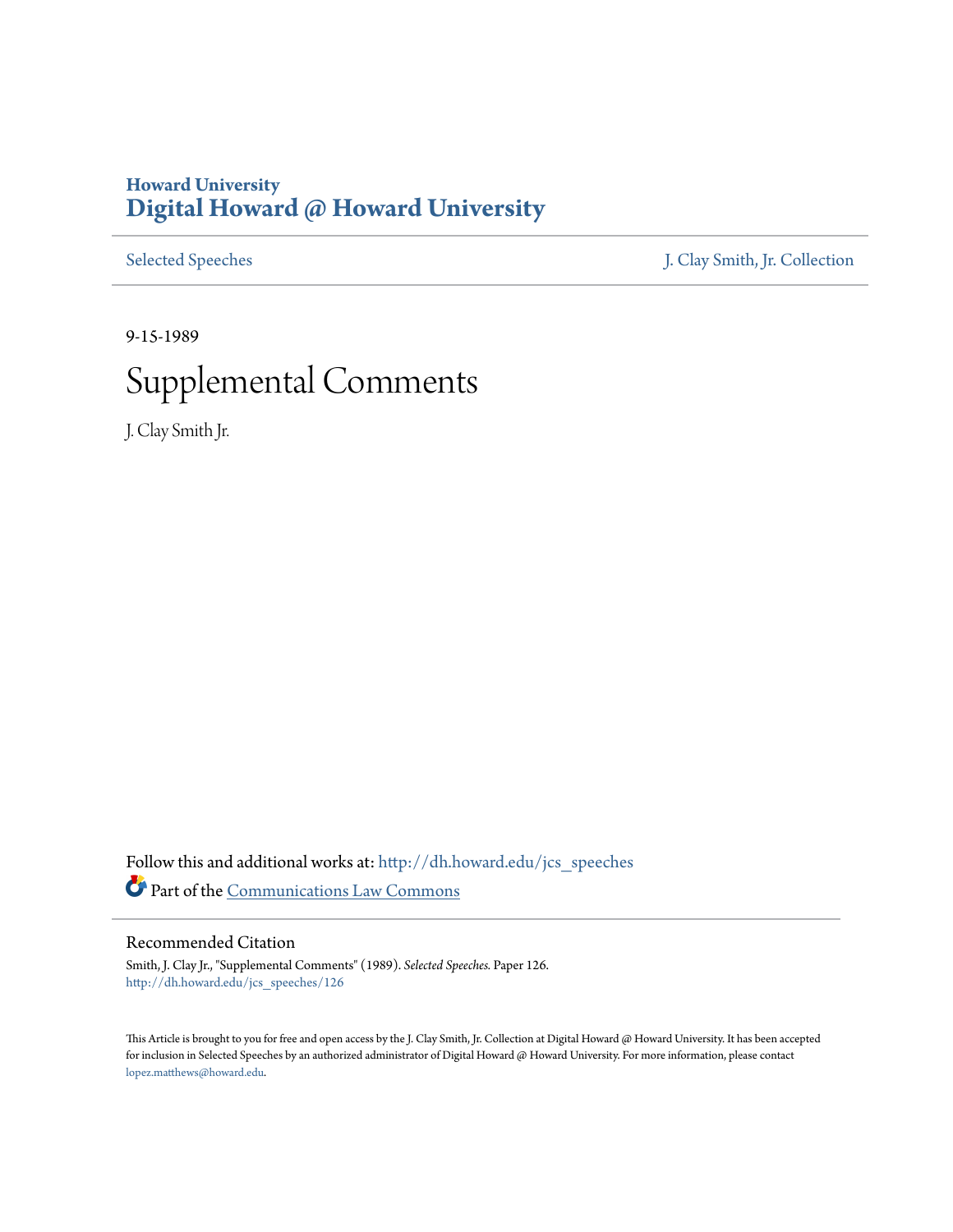### HEARING BEFORE THE SENATE COMMERCE COMMITTEE SUBCOMMITTEE ON COMMUNICATIONS HELD SEPTEMBER 15. 1989

### MINORITY OWNERSHIP OF BROADCAST STATIONS

### SUPPLEMENTAL COMMENTS

## by Dr. J. Clay Smith Jr., Esquire<br>Erroll D. Brown, Esquire Cynthia R. Mabry, Esquire and Lisa C. Wilson, Esquire

The distress sale policy grew out of a dual recognition by the FCC that it could affect greater diversity in the marketplace through a distress sale policy tied to its enforcement authority. This mixed objective was thought to be well within the public interest mandate prescribed by Congress in 1934 when the Communications Act was adopted. Under the distress sale policy, the public interest was<br>intended to be served by aiding minority entrance into the marketplace and to ease the burden of the exit of nonminórities by sparing them from the death penalty -- the revocation of their license.\*/

### ON BEHALF OF THE NATIONAL BAR ASSOCIATION 1/

On September 15, 1989, two members of the Senate Committee on Commerce, Science, and Transportation's Subcommittee on Communications held a hearing on Minority Ownership of Broadcast Stations. Senator Daniel K. Inouye, Chairman of the Subcommittee, presided at the hearing; and, Senator Conrad Burns participated. Ten individuals representing minority- and majority-owned broadcast stations, the Federal Communications Commission, scholars, Communications lawyers and women's and minority rights advocates testified about the status of three policies that affect minority ownership of broadcast stations. 2/

\*/ Extracted from Oral Statement of Professor J. Clay Smith Jr., before the Senate Commerce Committee, Subcommittee on Communications, September 15, 1989.

1/ All views expressed in this supplemental comment are those of the authors and the National Bar Association. These comments do not express the views of the authors' respective employers.

2/ The following persons testified at the hearing: Marilyn Fife, Ph.D., Assistant Professor, Department of Radio, TV and Film, Temple University, Philadelphia, Pennsylvania; Roy Huhndorf, Chairman, Cook-Inlet Region, Inc., Anchorage, Alaska; William E. footnete cont'd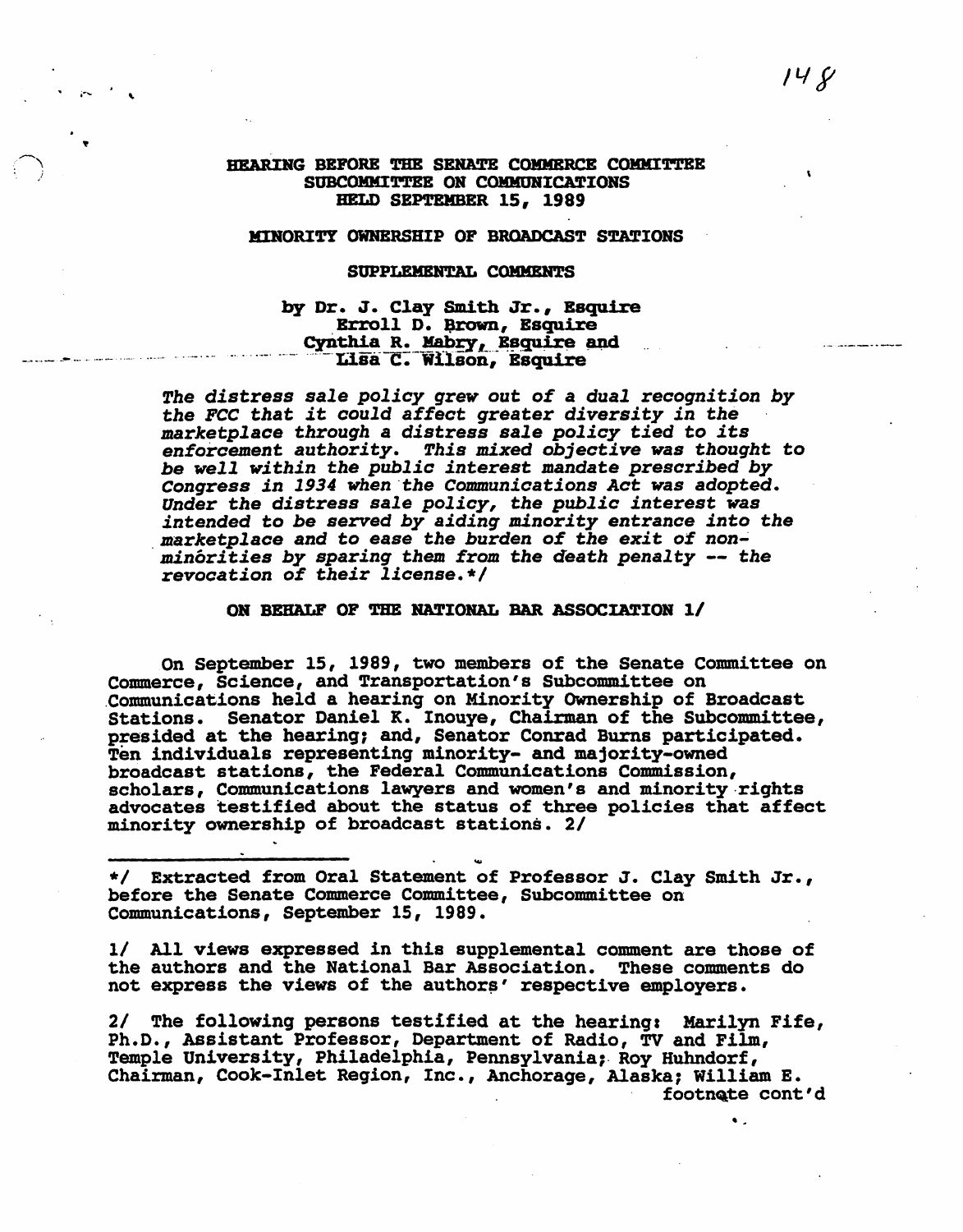In the last decade, the Federal Communications Commission<br>(the Commission) implemented three policies to enhance diversity of viewpoint for the broadcast audience and to improve minority applicants' opportunity to acquire broadcast licenses. On May 17, 1978, the Commission declared that a minority enhancement credit would be one of seven factors used in a comparative hearing to determine which of two mutually exclusive applicants would provide the best practicable service to the listening and viewing public. 3/

At the same time, the Commission-developed two-otherpolicies. The distress sale policy permitted reduced price sales of stations that have been designated for renewal or revocation<br>hearings to minority-owned or minority-controlled purchasers. Tax hearings to minority-owned or minority-controlled purchasers. certificates were also offered to broadcasters who transferred or assigned their stations to potential licensees with significant minority ownership' interests. 4/

Kennard, Esquire, Washington, D.C.; Patricia Niekamp, President, American Women in Radio and Television, Washington, D.C., John Payton, Esquire, Washington, D.C.; Richard Ramirez, President, Astroline Communications, WHCT-TV, Hartford, Connecticut, Alan Shurberg, Shurberg Broadcasting of Hartford, Inc., Hartford, Connecticut; Dr. J. Clay Smith Jr., Professor Law, Howard University School of Law, Washington, D.C.; Percy Sutton, Chairman, Inner City Broadcasting, New York, New York; and, James L. Winston, Esquire, Executive Director and General Counsel, National Association of Black Owned Broadcasters, Washington, D.C.

3/ See Policy Statement on M1nority OWnership of Broadcast Facilities, 68 PCC 2d 979, 982 (1978). The Commission's Administrative Law Judges had already commenced granting credit to minority applicants in comparative hearing proceedings because the United States Court of Appeals for the District of Columbia Circuit had mandated it in TV 9 Inc. v. FCC, 495 F.2d 929 (D.C. Cir. 1973), cert. denied, 418 U.S. 986 (1974). The court held that such credit should be given "only when minority ownership is likely to increase diversity of content . . . " 495 F.2d at 938.

Nineteen years after the policy was announced, the United States Court of Appeals for the District of Columbia Circuit concluded that this policy is constitutional. West Michigan Broadcasting Co. v. FCC, 735 F.2d 601 (D.C. Cir. 1984), cert. denied, 470 U.S. 1027 (1985) (license to Black woman who received merit for minority ownership upheld).

4/ 68 FCC 2d at 983.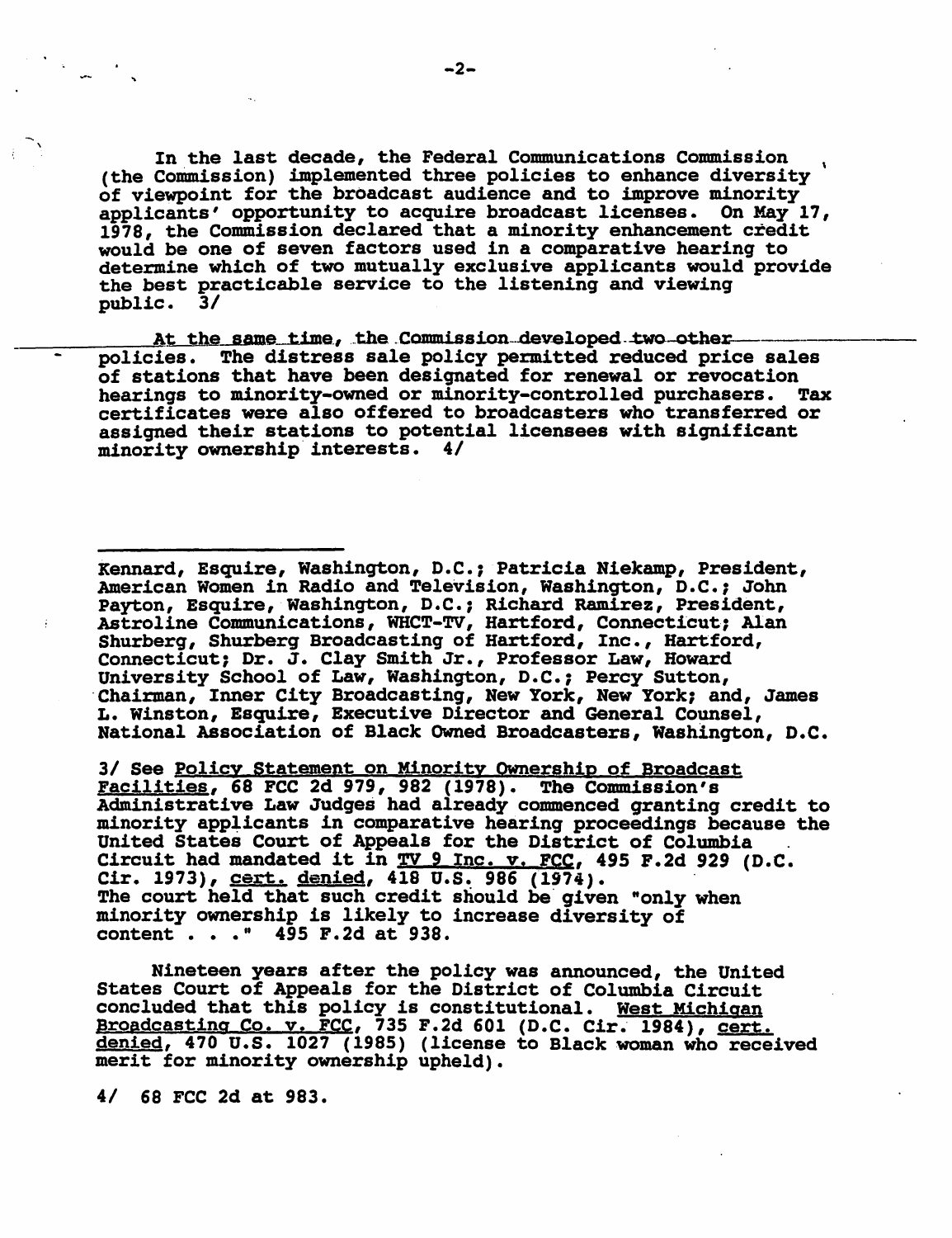At the hearing on September 15, Senator Inouye announced the focus of the conference: (1) codification of the definition of the term "minority," (2) codification of policies which ensure minority ownership, and (3) expedition of the "slow and tedious" comparative process •. Senator Inouye expressed further concern about sham minority licensees who are depriving minorities of benefits the Commission had intended for minorities. Sham benefits the Commission had intended for minorities. operators obtain licenses by misrepresenting their minority interests and/or the status of minority employees at the broadcast station. interests and/or the status of minority employees at the broadcast

Unfortunately, in recent years the Commission has not actively enforced its minority policies. In Steele v. FCC, 770 F.2d 1192 (D.C. Cir. 1985), and Shurberg Broadcasting of Hartford, Inc. v. FCC, 876 F.2d 901 (D.C. Cir. 1983), the Commission voluntarily requested a remand of the cases for reevaluation of its minority enhancement policies.

We applaud the Subcommittee for its interest in enacting legislation to codify policies that are so important to the general public. Although the policies have been in effect for over ten years, they are being attacked by the' courts and others who do not fully understand the purpose or the true beneficiaries of the policies. This year, the Court of Appeals for the District of Columbia Circuit ruled that distress sales violate the Fifth Amendment because the policy did not remedy past discrimination or promote diversity of programming. 5/ Five years earlier, the same court concluded that " [p]romoting minority ownership, if linked to minority management, is desirable as a way of increasing the overall diversity of prospectives represented in the broadcast mass media." 6/

Other advocates who argue against enforcement of these policies contend that the policies are unduly burdensome on nonminorities since distress sales and tax certificates favor award of licenses to minorities to the exclusion of qualified nonminorities, and, non-minorities lose money on these deals. When the Commission articulated these policies, it certainly did not intend to create financial hardships for non-minorities •. In fact, the Commission commented that the licensee who was in danger of

5/ Shurberg Broadcasting of Hartford, Inc. v. FCC, No. 84-1600 (D.C. Cir. Har. 31, 1989).

6/ West Michigan Broadcasting Co. v. FCC, 735 F.2d 601, 609 (D.C. Cir. 1984).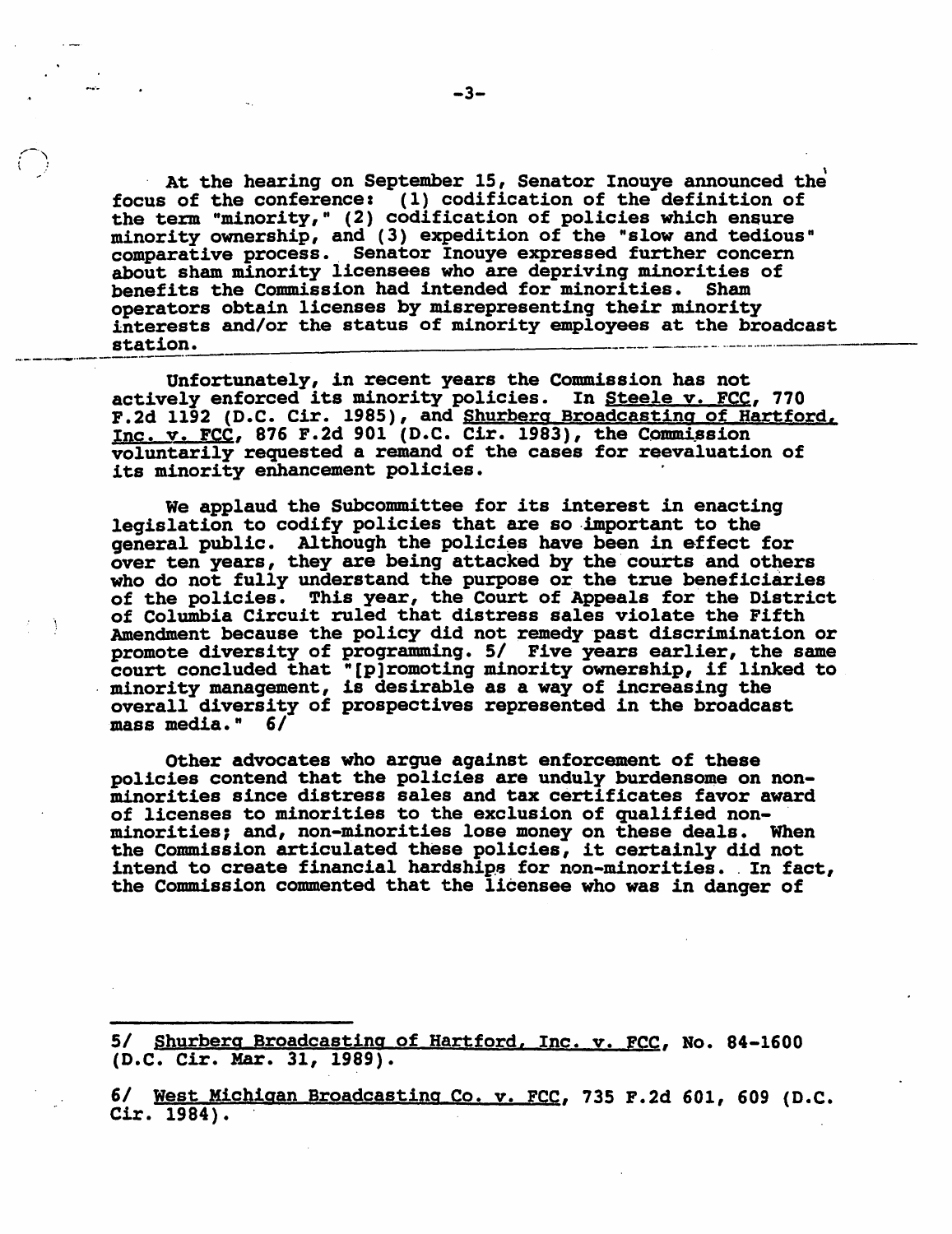losing his license would probably receive a higher distress sale price for his license than he would receive for unlicensed equipment. 7/ Bence, the policy advanced a dual benefit to minorities and non-minorities.

Non-minority broadcasters are not obligated or otherwise compelled to engage in distress sales or to seek tax certificates. Tax certificates and distress sales are offered to "encourage broadcasters to seek out minority purchasers," 8/ and to benefit non-minorities in real dollars.

Furthermore, the Commission explicitly stated that any minority applicant considered under either of these policies must still meet the Commission's qualifications. 9/ For instance, with respect to the minority enhancement credit, an applicant's minority status is only one of seven factors which the Commission minority status is only one of seven factors which the Commission reviews to determine whether an applicant is qualified.

Moreover, large numbers of minorities are not receiving<br>benefits from either of these policies. Only thirty-eight<br>distress sales have been performed since that policy was announced in 1978.

At the end of. the hearing on September 15, Senator Inouye. announced that for sixty days, he would keep the record open for additional comments from interested parties. Senator Inouye<br>specifically invited supplemental remarks from Professor J. Clay Smith Jr., Professor of Law, Howard University School of Law, and Dr. Marilyn Fife, Assistant Professor, Temple University.

医大量不全不安 医消毒医胃

The Commission is the only agency that has access to vital<br>data that would resolve issues regarding diversity of programming and the economic value of these policies to non-minorities as well as the diversity values as relates to minorities. The National Bar Association proposes that the following questions be submitted to the Commission. These questions are derived from an analysis of the comments submitted at the September 15 hearing. The answers will support the reasonableness of the position that nonminorities do in fact benefit from the Commission's minority ownership policies, and more specifically, the distress sale policy.

8/ Id (emphasis added).

*91* Id.

<sup>7/ &</sup>quot;In order to provide incentive for broadcasters opting for this approach, we would expect that the distress price would be somewhat greater than the value of the unlicensed equipment, which could be realized even in the event of revocation." 68 FCC 2d at 983 n.21 (citations omitted).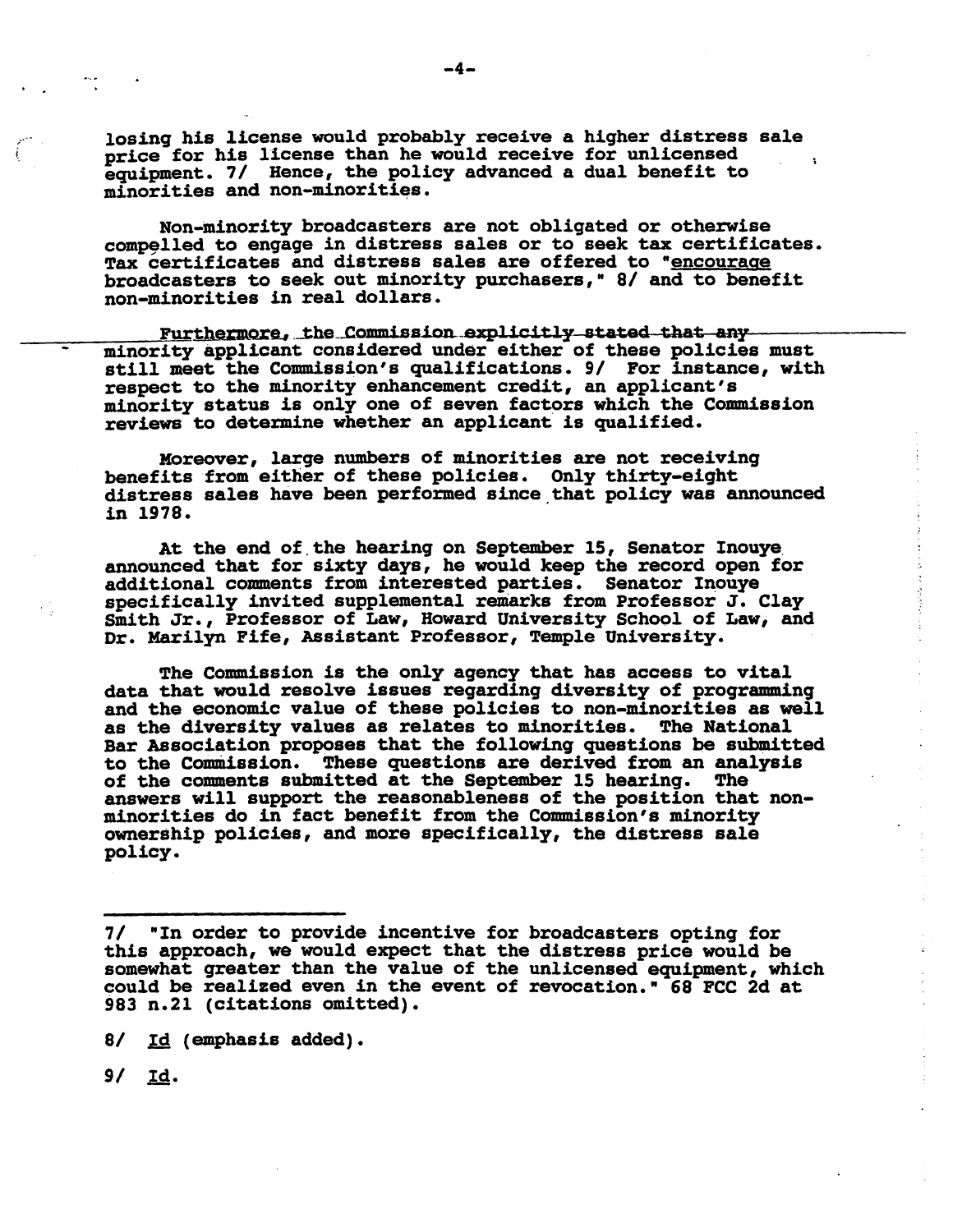#### OWNERSHIP OF STATIONS

 $\ddot{\phantom{0}}$ 1

> 1. How many broadcast stations exist in the United States? Please'specify type (i.e., radio, television).

2. How many broadcast stations have minorities in management or other policy decision-making positions?

---- 3. How many broadcast stations are owned by minorities? For each minority owner, please state:

- $(a)$  the ethnic background of the owners;
- (b) date original license was issued;
- (c) city and state where station is located.

4. How many of the minority owned or minority-controlled broadcast stations were purchased after May 1978?

S. How many and what percentage of the total applicants involved in comparative hearings requested and were granted an enhancement credit for minority participation?

### DISTRESS SALES

1. What was the purchase price of each of the thirty-eight broadcast stations that have been sold since 1978 pursuant to the distress sale policy? What was the fair market value of each of these stations?

2. Describe the regularity of the use of the Minority Buyers' List by sellers of broadcast stations.

5. Does the Commission continue to refer to the Minority Buyers'<br>Listing when broadcast stations are sold? If so, what procedure<br>does the Commission follow to utilize this information?

6. How are potential minority purchasers notified that the Minority Buyers' List exists?

7. How many potential minority buyers are on the current list?

8. How often is the list of potential minority purchasers updated?